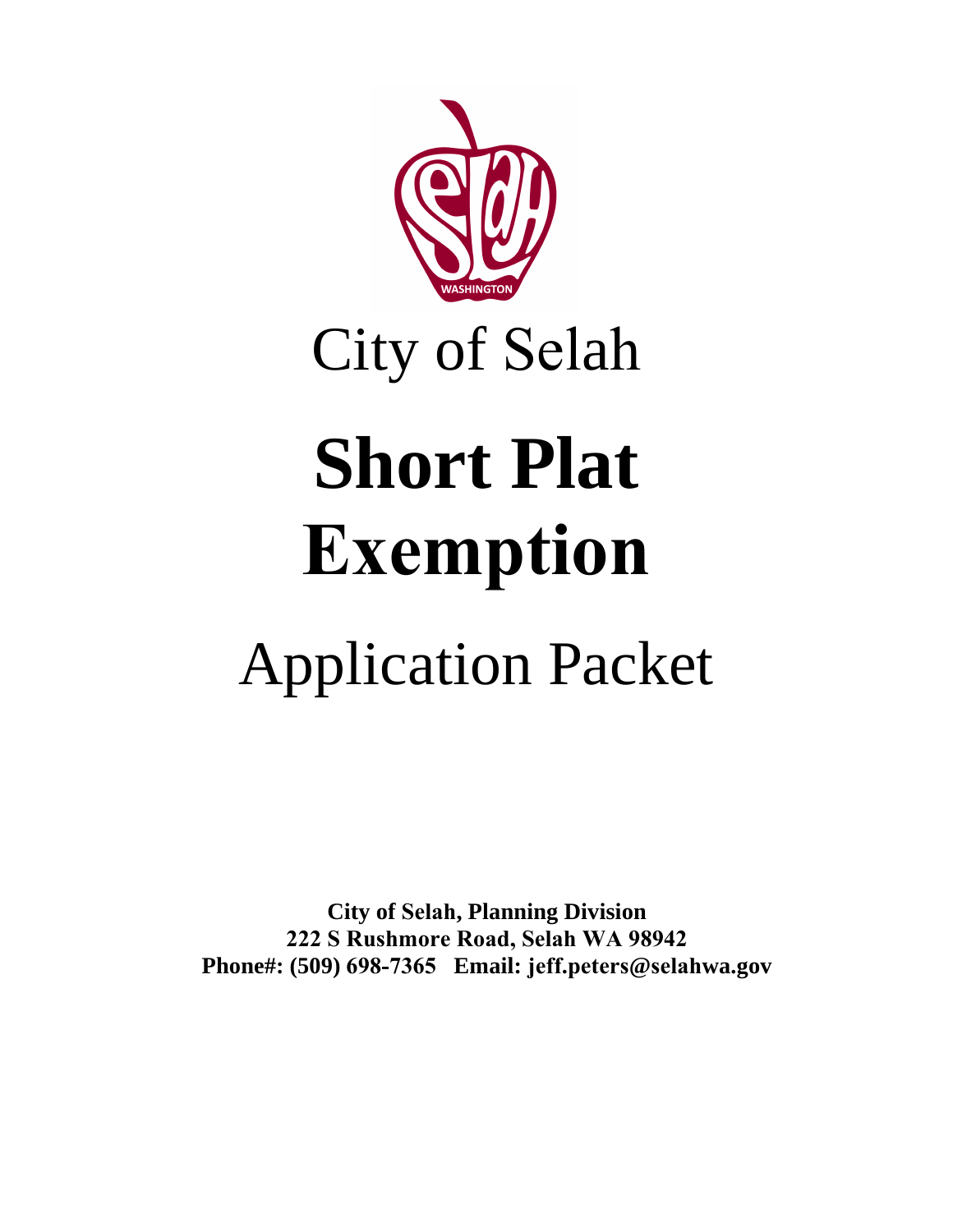|                                                                                                                                                                                                                                                                                                                                                                                                                                                                                                                                                                                                                                                                                          | <b>UJ QTV'RNCV'GZGO RVKQP</b><br>CITY OF SELAH DEPARTMENT OF COMMUNITY DEVELOPMENT<br>222 S RUSHMORE ROAD SELAH WA 98942 PHONE: (509) 698-7365 |              |              | Filing Fee \$125.00 |                           |  |  |
|------------------------------------------------------------------------------------------------------------------------------------------------------------------------------------------------------------------------------------------------------------------------------------------------------------------------------------------------------------------------------------------------------------------------------------------------------------------------------------------------------------------------------------------------------------------------------------------------------------------------------------------------------------------------------------------|------------------------------------------------------------------------------------------------------------------------------------------------|--------------|--------------|---------------------|---------------------------|--|--|
|                                                                                                                                                                                                                                                                                                                                                                                                                                                                                                                                                                                                                                                                                          | EMAIL: jeff.peters@selahwa.gov                                                                                                                 |              |              |                     |                           |  |  |
| <b>INSTRUCTIONS – PLEASE READ FIRST</b> Please type or print your answers clearly.                                                                                                                                                                                                                                                                                                                                                                                                                                                                                                                                                                                                       |                                                                                                                                                |              |              |                     |                           |  |  |
| Answer all questions completely. If you have any questions about this form or the application process, please ask a Planner. Remember<br>to bring all necessary attachments and the required filing fee when the application is submitted. The Planning Division cannot accept an<br>application unless it is complete and the filing fee paid. Filing fees are not refundable.<br>This application consists of four parts. PART I - GENERAL INFORMATION AND PART IV - CERTIFICATION are on this page.<br>PART II and III contain additional information specific to your proposal and MUST be attached to this page to complete the application.<br><b>PART I - GENERAL INFORMATION</b> |                                                                                                                                                |              |              |                     |                           |  |  |
|                                                                                                                                                                                                                                                                                                                                                                                                                                                                                                                                                                                                                                                                                          |                                                                                                                                                |              |              |                     |                           |  |  |
| 1. Applicant's<br>Information:                                                                                                                                                                                                                                                                                                                                                                                                                                                                                                                                                                                                                                                           | Name:<br>Mailing Address:                                                                                                                      |              |              |                     |                           |  |  |
|                                                                                                                                                                                                                                                                                                                                                                                                                                                                                                                                                                                                                                                                                          |                                                                                                                                                |              | St:          | Zip:                | Phone: (                  |  |  |
|                                                                                                                                                                                                                                                                                                                                                                                                                                                                                                                                                                                                                                                                                          | City:<br>E-Mail:                                                                                                                               |              |              |                     | $\mathcal{E}$             |  |  |
| 2. Applicant's                                                                                                                                                                                                                                                                                                                                                                                                                                                                                                                                                                                                                                                                           | Check One:                                                                                                                                     | $\Box$ Owner | $\Box$ Agent | $\Box$ Purchaser    | Other                     |  |  |
| Interest in Property:                                                                                                                                                                                                                                                                                                                                                                                                                                                                                                                                                                                                                                                                    |                                                                                                                                                |              |              |                     |                           |  |  |
| 3. Property Owner's<br>Information (If other<br>than Applicant):                                                                                                                                                                                                                                                                                                                                                                                                                                                                                                                                                                                                                         | Name:                                                                                                                                          |              |              |                     |                           |  |  |
|                                                                                                                                                                                                                                                                                                                                                                                                                                                                                                                                                                                                                                                                                          | Mailing Address:                                                                                                                               |              |              |                     |                           |  |  |
|                                                                                                                                                                                                                                                                                                                                                                                                                                                                                                                                                                                                                                                                                          | City:                                                                                                                                          |              | St:          | Zip:                | Phone: (<br>$\mathcal{E}$ |  |  |
|                                                                                                                                                                                                                                                                                                                                                                                                                                                                                                                                                                                                                                                                                          | E-Mail:                                                                                                                                        |              |              |                     |                           |  |  |
| 4. Subject Property's Assessor's Parcel Number(s):                                                                                                                                                                                                                                                                                                                                                                                                                                                                                                                                                                                                                                       |                                                                                                                                                |              |              |                     |                           |  |  |
| 5. Legal Description of Property. (if lengthy, please attach it on a separate document)                                                                                                                                                                                                                                                                                                                                                                                                                                                                                                                                                                                                  |                                                                                                                                                |              |              |                     |                           |  |  |
| 6. Property Address:                                                                                                                                                                                                                                                                                                                                                                                                                                                                                                                                                                                                                                                                     |                                                                                                                                                |              |              |                     |                           |  |  |
| 7. Property's Existing Zoning: (Circle all that apply)                                                                                                                                                                                                                                                                                                                                                                                                                                                                                                                                                                                                                                   |                                                                                                                                                |              |              |                     |                           |  |  |
| <b>LDSF</b><br>$B-1$<br>$B-2$<br>$M-1$<br>$R-1$<br>$R-2$<br>$R-3$<br>$M-2$                                                                                                                                                                                                                                                                                                                                                                                                                                                                                                                                                                                                               |                                                                                                                                                |              |              |                     |                           |  |  |
| 8. Type Of Application: (Check All That Apply)                                                                                                                                                                                                                                                                                                                                                                                                                                                                                                                                                                                                                                           |                                                                                                                                                |              |              |                     |                           |  |  |
| Short Plat Exemption<br>Other:<br><b>Transportation Concurrency</b>                                                                                                                                                                                                                                                                                                                                                                                                                                                                                                                                                                                                                      |                                                                                                                                                |              |              |                     |                           |  |  |
|                                                                                                                                                                                                                                                                                                                                                                                                                                                                                                                                                                                                                                                                                          |                                                                                                                                                |              | Other:       |                     | Other:                    |  |  |
| <b>PART II - SUPPLEMENTAL APPLICATION &amp; PART III - REQUIRED ATTACHMENTS</b>                                                                                                                                                                                                                                                                                                                                                                                                                                                                                                                                                                                                          |                                                                                                                                                |              |              |                     |                           |  |  |
| 9. SEE ATTACHED SHEETS                                                                                                                                                                                                                                                                                                                                                                                                                                                                                                                                                                                                                                                                   |                                                                                                                                                |              |              |                     |                           |  |  |
| <b>PART IV - CERTIFICATION</b>                                                                                                                                                                                                                                                                                                                                                                                                                                                                                                                                                                                                                                                           |                                                                                                                                                |              |              |                     |                           |  |  |
| 10. I certify that the information on this application and the required attachments are true and correct to the best of my knowledge.                                                                                                                                                                                                                                                                                                                                                                                                                                                                                                                                                    |                                                                                                                                                |              |              |                     |                           |  |  |
| <b>Property Owner's Signature</b>                                                                                                                                                                                                                                                                                                                                                                                                                                                                                                                                                                                                                                                        |                                                                                                                                                |              |              | Date                |                           |  |  |
| <b>Applicant's Signature</b>                                                                                                                                                                                                                                                                                                                                                                                                                                                                                                                                                                                                                                                             |                                                                                                                                                |              |              | Date                |                           |  |  |
|                                                                                                                                                                                                                                                                                                                                                                                                                                                                                                                                                                                                                                                                                          |                                                                                                                                                |              |              |                     |                           |  |  |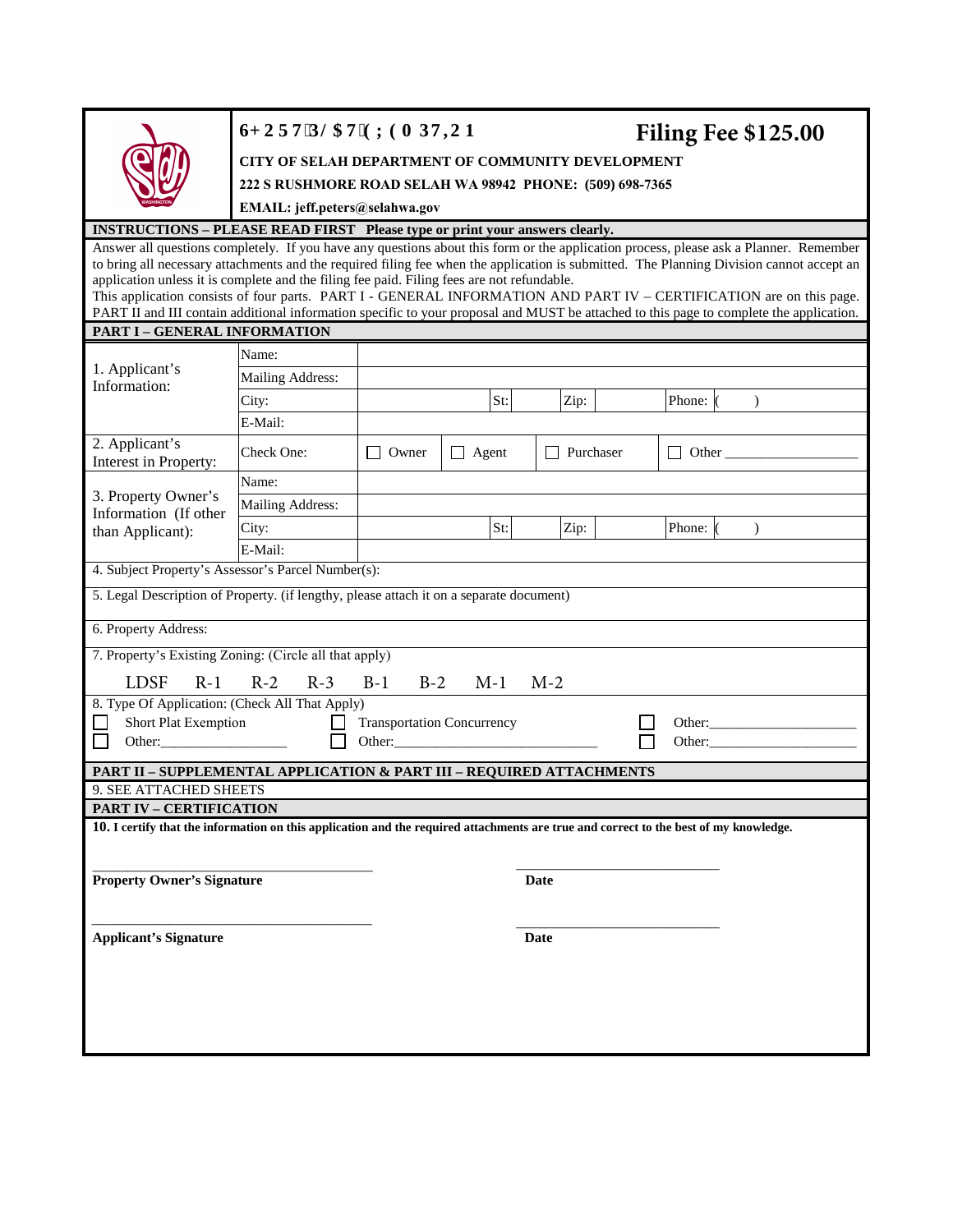

### **Supplemental Application For: SHORT PLAT EXEMPTION**

#### **PART II - APPLICATION INFORMATION**

1. PROPERTY OWNERS (attach if long): List all parties and financial institutions having an interest in the property.

2. SURVEYOR AND/OR CONTACT PERSON WITH THEIR CONTACT INFORMATION:

#### **PART III - REQUIRED ATTACHMENTS**

3. APPLICATION REQUIREMENTS:

- A scaled drawing(s) depicting the existing & proposed property configurations. *Note: The scaled drawing(s) must include information requested in the attached plat plan checklist including the property boundaries, structures on the property with setbacks, existing easements, lot coverage calculations, size of reconfigured lots in square feet, sitescreening, driveway locations, and access.* A legal description of the existing property configuration and proposed property configuration, prepared by a licensed
- professional engineer or professional land surveyor.

#### **PART IV- NARRATIVE**

| <b>4. OTHER INFORMATION:</b>         |                                                                                                     |  |  |  |
|--------------------------------------|-----------------------------------------------------------------------------------------------------|--|--|--|
| $\Box$ Yes $\Box$ No                 | Will the proposed boundary line adjustment create an additional lot, tract, parcel, site, or        |  |  |  |
|                                      | division?                                                                                           |  |  |  |
| $\Box$ Yes<br>$\mathsf{N}_0$         | Will the adjustment create a lot, tract, parcel, site, or division which contains insufficient area |  |  |  |
|                                      | or dimensions to meet the minimum requirements of the zone in which the affected lots are           |  |  |  |
|                                      | situated?                                                                                           |  |  |  |
|                                      | Will any lot be created or modified which does not have adequate drainage, water supply, or         |  |  |  |
| $\Box$ Yes<br>$\mathsf{N}$           | sanitary sewage disposal; lacks adequate access for vehicles, utilities, or fire protection; or,    |  |  |  |
|                                      | renders an existing public easement impractical to serve its purpose?                               |  |  |  |
| $\blacksquare$ Yes $\blacksquare$ No | Will the proposed boundary line adjustment be consistent with applicable Title 10 provisions,       |  |  |  |
|                                      | including: lot coverage, structure setbacks, sitescreening, and access?                             |  |  |  |

I hereby authorize the submittal of this short plat exemption for review by the City of Selah.

**Property Owner Signature (required) Date** 

#### **Property Owner Signature (required) Date**

Note: if you have any questions about this process, please contact City of Selah Planning Division, 222 S. Rushmore Road, Selah WA 98942 or 509-698-7365

**\_\_\_\_\_\_\_\_\_\_\_\_\_\_\_\_\_\_\_\_\_\_\_\_\_\_\_\_\_\_\_\_\_\_\_\_\_\_\_\_\_\_\_\_\_\_\_\_\_\_ \_\_\_\_\_\_\_\_\_\_\_\_\_\_\_\_\_\_\_\_\_\_\_\_\_\_**

**\_\_\_\_\_\_\_\_\_\_\_\_\_\_\_\_\_\_\_\_\_\_\_\_\_\_\_\_\_\_\_\_\_\_\_\_\_\_\_\_\_\_\_\_\_\_\_\_\_\_ \_\_\_\_\_\_\_\_\_\_\_\_\_\_\_\_\_\_\_\_\_\_\_\_\_\_**